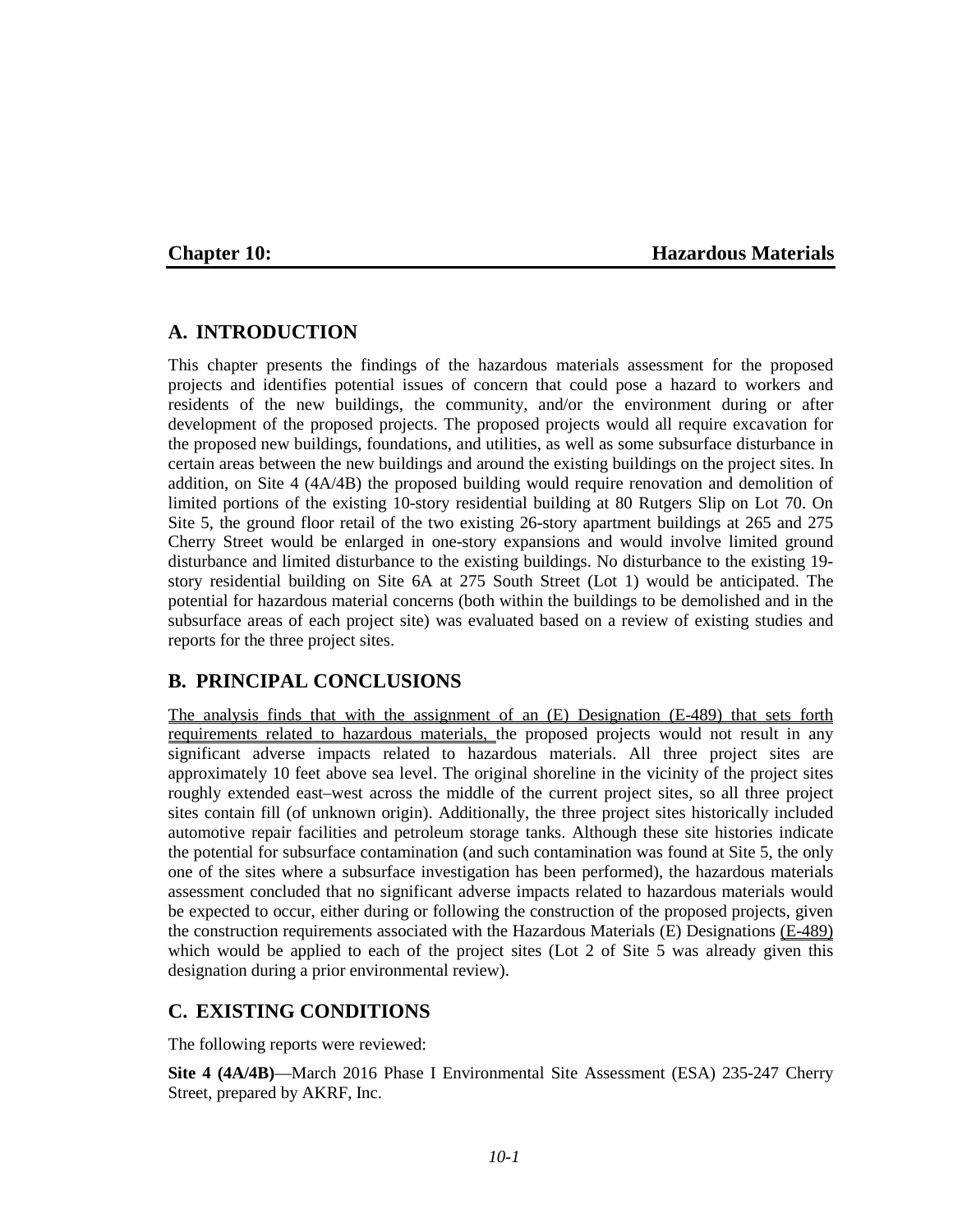#### **Two Bridges LSRD**

**Site 5**—Multiple existing studies and reports, including Phase I ESAs from 2003, 2008, and 2010; a June 2008 Phase II Site Investigation Report prepared by GZA GeoEnvironmental, Inc.; and various reports documenting the removal of tanks/contaminated soil and subsequent treatment and monitoring.

**Site 6A**—March 2017 Phase I ESA, Two Bridges Large Scale Residential District (LSRD), Site 6A, prepared by AKRF, Inc.

### **SUBSURFACE CONDITIONS**

Based on U.S. Geological Survey mapping (Brooklyn Quadrangle), the project sites are approximately 10 feet above sea level and relatively flat, though the surrounding area generally slopes towards the East River (to the south-southeast). The original shoreline in the vicinity of the project sites roughly extended east–west across the middle of the current project sites (i.e., the southern portions of Site 4 [4A/4B], Site 5, and most of Site 6A would historically have been within the East River). All three project sites therefore contain fill. The subsurface investigations of Site 5 encountered fill material containing brick, wood, and concrete, possibly related to former buildings that had occupied Site 5. The fill material on Site 5 is overlying primarily sand. Groundwater is likely to be first encountered on the three project sites at approximately 7 to 12 feet below grade and likely flows toward the East River. Groundwater is not a source of drinking water in New York City.

#### *SITE 4 (4A/4B)*

The Phase I ESA for Site 4 (4A/4B) was performed in conformance with American Society for Testing and Materials (ASTM) Standard E1527-13 and assessed the potential for the presence of hazardous materials, based on reconnaissance of the project site and surrounding area, review of data on geology and hydrology of the area, examination of historical Sanborn Fire Insurance maps and aerial photographs and prior reports, and review of pertinent federal and state databases. The Phase I ESA identified "Recognized Environmental Conditions" (RECs), meaning the presence or likely presence of any hazardous substances or petroleum products in, on, or at the project site, specifically:

- Historical fire insurance maps indicated that Site 4 (4A/4B) formerly included: a bus garage with three gasoline tanks; a repair and paint shop; and an iron works and scrap metal facility. Earlier uses include an iron foundry, as shown on the 1894 map, and a lumber yard and wagon factory as shown on the 1905 map. Other records identified an apparent metals facility in 1920, a lumber yard on maps from 1920 and 1927, a scrap metal facility and wrecking company in 1938, a junk yard in 1955, a motor vehicle shop in 1948, and from approximately the 1950s until 1980s, a bus garage with three gasoline tanks; a repair and paint shop; and an iron works and scrap metal facility.
- The project site was listed in the New York State Petroleum Bulk Storage database with six 550-gallon closed-removed underground storage tank (USTs). The tank contents were not provided. Buildings Department records identified an undated oil burner application and Fire Department records indicated gasoline tank and fuel oil approvals in 1948.

Historical maps and other records indicated commercial buildings (and earlier dwellings) prior to the current structures. Buried demolition debris associated with these former structures may be present (as is historical fill of unknown origin).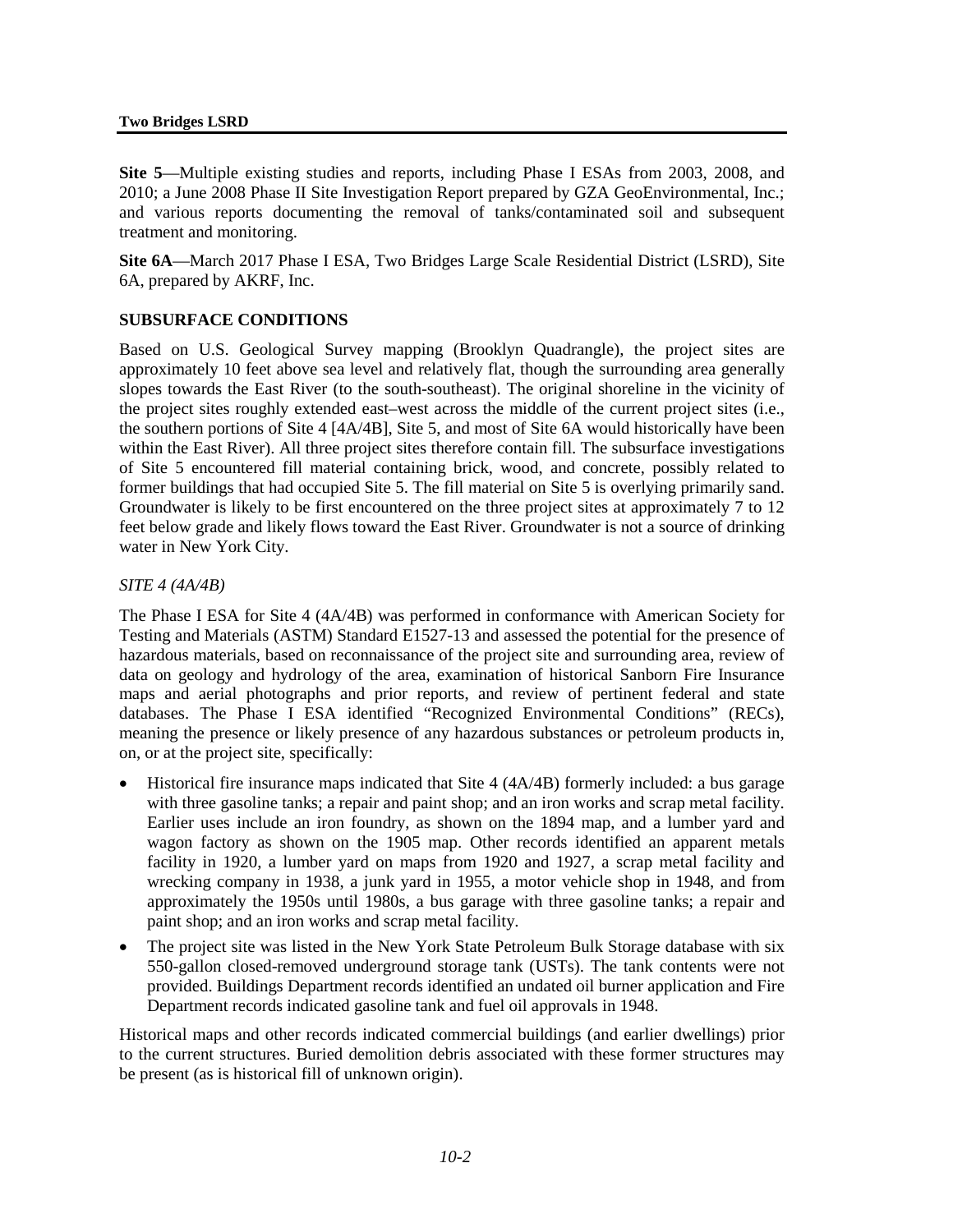The three existing buildings on Site 4 (4A/4B) were constructed after 1980; therefore, extensive asbestos-containing materials (ACM) would not be expected in building materials. However, there is the potential that some ACM may be present, especially in roofing and flashing materials. Similarly, lead-based paint (LBP) would not be expected.

## *SITE 5*

The Phase I ESAs for Site 5 indicated that Lot 2 historically included automotive facilities with USTs. The June 2008 Phase II was performed to investigate this concern. Ground penetrating radar (GPR) identified five potential USTs. Soil and groundwater samples revealed petroleumrelated contamination (volatile and semivolatile organic compounds—VOCs and SVOCs), and a spill (#0802596) was reported to the New York State Department of Environmental Conservation (DEC). In May 2009, TRC Engineers, Inc. oversaw the removal—in accordance with a DEC-approved plan—of ultimately seven 550-gallon USTs from the eastern end of Lot 2, along with 400-gallons of oil/water and three 55-gallon drums of associated oil/sludge. Petroleum impacted soils also were removed and disposed of off-site, and Oxygen Release Compound Advanced (ORCA ®) was injected to assist with the breakdown of remaining contamination. Quarterly groundwater sampling continued, and although VOCs above drinking water standards were found in some wells, the levels were generally decreasing, as were the levels of SVOCs in the one well where elevated levels were detected. As part of the report documenting the March 2011 quarterly sampling event, approval was sought to cease monitoring and to close the spill listing. On September 8, 2011, DEC gave the spill a closed status.

As a part of the environmental review for the Two Bridges/HealthCare Chaplaincy project (City Environmental Quality Review [CEQR] no. 12DCP157M) formerly proposed for Site 5, Lot 2 was given (E) Designation E-312 for hazardous materials. This designation requires that prior to any new construction entailing subsurface disturbance, the applicant submit to the New York City Office of Environmental Remediation (OER), for review and approval, a Phase I ESA and sampling protocol (for any additional subsurface investigation). A report documenting the subsurface investigation findings along with a Remedial Action Plan (RAP) setting out procedures to be followed prior to, during, and following construction (e.g., for soil management, dust control, air monitoring, health and safety, and vapor controls for the new building) is then submitted for OER review and approval. Documentation that the RAP procedures were properly implemented is required by OER before New York City building permits allowing occupancy can be issued.

### *SITE 6A*

As with Site 4 (4A/4B), the Phase I ESA for Site 6A was performed in conformance with ASTM Standard E1527-13, assessed the potential for hazardous materials to be present, based on reconnaissance of Site 6A and the surrounding area, review of data on geology and hydrology of the area, examination of historical Sanborn Fire Insurance maps, and review of pertinent federal and state databases. It identified RECs related to:

- Historical site uses included coal storage, automotive repair, and a gas station.
- The existing building on Lot 1 was historically heated by No. 4 fuel oil; the 20,000-gallon UST remains (closed in place).

The portion of Site 6A that would be redeveloped is Lot 5, a vacant paved and unpaved parcel. The existing building at 275 South Street and the existing UST are on Lot 1; they are not within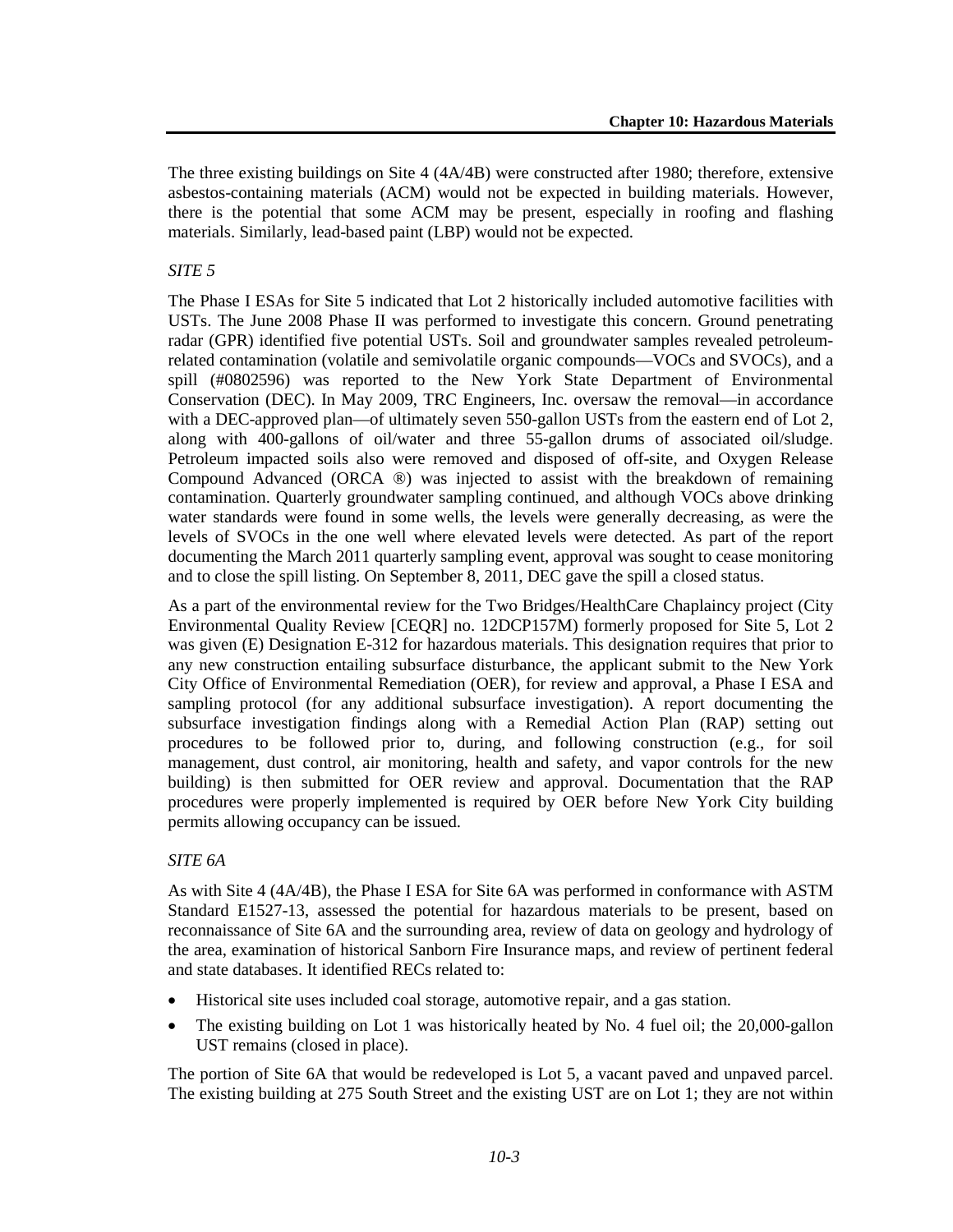#### **Two Bridges LSRD**

the portion of Site 6A that would be redeveloped. However, any releases from the UST, or from the former auto repair and gas station or other on-site or nearby historical uses (including historical fill) could have resulted in subsurface contamination of the area to be redeveloped. Buried demolition debris associated with former structures on Site 6A may also be present.

# **D. THE FUTURE WITHOUT THE PROPOSED PROJECTS**

This analysis assumes that in the future without the proposed projects, no new buildings would be constructed on any of the three project sites. Although all three project sites have a potential for subsurface contamination, without the subsurface disturbance associated with constructionrelated activities, there would be no potential for exposure and thus no potential for significant adverse hazardous materials impacts.

# **E. THE FUTURE WITH THE PROPOSED PROJECTS**

With the proposed projects, the greatest potential for exposure to contaminated materials would occur during subsurface disturbance associated with construction of the proposed buildings. The potential for adverse impacts would be avoided, per the approach detailed by DEP in a July 21, 2017 comment letter to DCP (see **Appendix I**), given the construction requirements associated with the by placing Hazardous Materials (E) Designations (E-489) placed on each of the three project sites (Lot 2 of Site 5 already has an [E] Designation) and performing construction activities in accordance with the following measures:

- Complying with the Hazardous Materials (E) Designation requirements, i.e., prior to any new construction entailing subsurface disturbance, the applicants would submit to OER, for review and approval, a Phase I ESA and sampling protocol (for any additional subsurface investigation) for each of the three project sites. A report documenting the subsurface investigation findings along with a RAP setting out procedures to be followed prior to, during, and following construction (e.g., for soil management, dust control, air monitoring for workers and the community, health and safety, and vapor controls for each new building) is then submitted for OER review and approval. For each project site, documentation that the RAP procedures were properly implemented is required by OER before New York City building permits allowing occupancy can be issued.
- During excavation for the proposed projects on each project site, any known or unexpectedly encountered tanks would be properly closed and removed along with any contaminated soil and would be registered with DEC and/or the New York City Fire Department, if applicable. Any evidence of a petroleum spill would be reported to DEC and addressed in accordance with applicable requirements.
- If dewatering were to be required for construction at any of the three project sites, testing would be performed to ensure that the groundwater would meet New York City Department of Environmental Protection (DEP) sewer discharge requirements. If necessary, the water would be pretreated prior to discharge to the City's sewer system, as required by DEP permit/approval requirements.
- Prior to and during any demolition or renovation of any structures on the project sites, City, State, and Federal requirements relating to ACM and LBP would be followed. The existing one-story community room on the eastern portion of Lot 70 of Site 4 (4A/4B), which was constructed in approximately 2004, would not be expected to include LBP or significant quantities of ACM, although ACM can sometimes be present in recent roofing components.